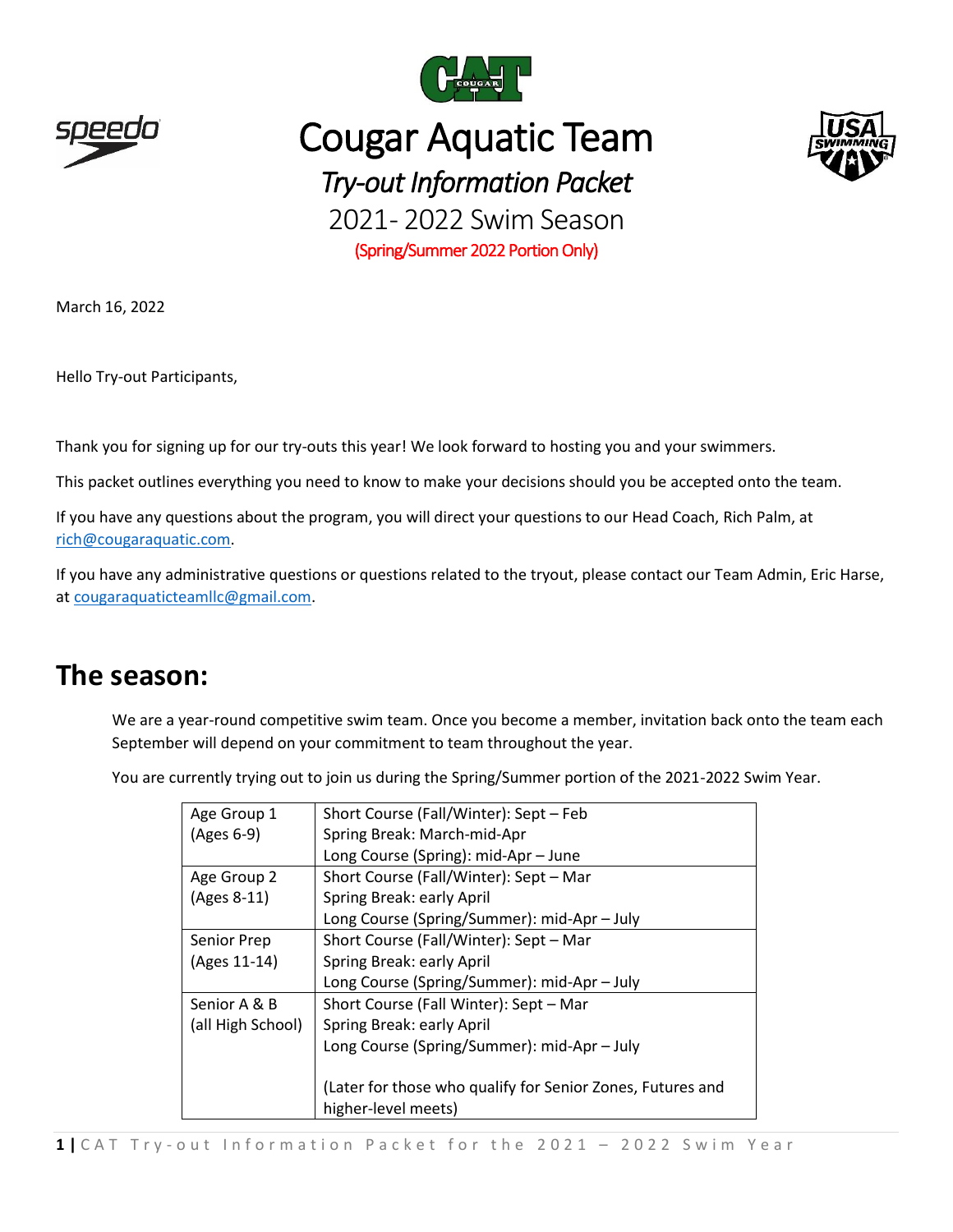# **The Cost:**

#### *Tuition Costs:*

| Age Group 1 | \$120.00/month |
|-------------|----------------|
| Age Group 2 | \$145.00/month |
| Senior Prep | \$250.00/month |
| Senior B    | \$300.00/month |
| Senior A    | \$340.00/month |

#### **Your first month, the month of April, will look like this:**

If you are accepted onto the team and choose to register, the first month will be due on registration and will be 50% of the total listed above since we are beginning mid-month plus the registration fee (described below):

| Age Group 1 | $$60.00 + $75.00 = $135.00$  |
|-------------|------------------------------|
| Age Group 2 | $$72.50 + 75.00 = $147.50$   |
| Senior Prep | $$125.00 + $75.00 = $200.00$ |
| Senior B    | $$150.00 + $75.00 = $225.00$ |
| Senior A    | $$170.00 + $75.00 = $245.00$ |

#### *Non-Refundable Registration Fee:*

Spring/Summer – New members to the team during the Spring/Summer portion of the season are charged a non-refundable \$75.00 registration fee and covers registration and insurance for the remainder of 2022. The family discount does not apply to this fee.

Fall/Winter – All members are charged an annual, non-refundable \$150.00 registration fee upon registering for the team every August and it covers USA Swimming registration and insurance for the entire 2023 calendar year. A portion of this also goes towards all the t-shirts and latex caps that we provide swimmers throughout the year. The family discount does not apply to this fee.

*First month's tuition payment + non-refundable registration fee will be due upon registration. All future tuition installments will be automatically deducted through the Active system on the first of the month. Billing is done completely through the Active Parent Portal.*

#### *Family Discounts:*

If you have more than one child swimming on the team, you are eligible for the following discounts: First swimmer = full price; Second swimmer = 10% off. Third swimmer = 20% off. The system will automatically apply all family discounts provided you register your swimmers at the same time by clicking +ADD NEW SWIMMER before checking out and finalizing your registration order. (If you fail to +ADD NEW SWIMMER before checking out, please contact Coach Eric. He will have to cancel the registration that was processed, and you will have to start again. We are unable to make the adjustment after the fact).

The largest discount will automatically be applied to the swimmer in the lowest group. Discounts will only be applied to tuition fees (meet fees and registration fees are not discounted).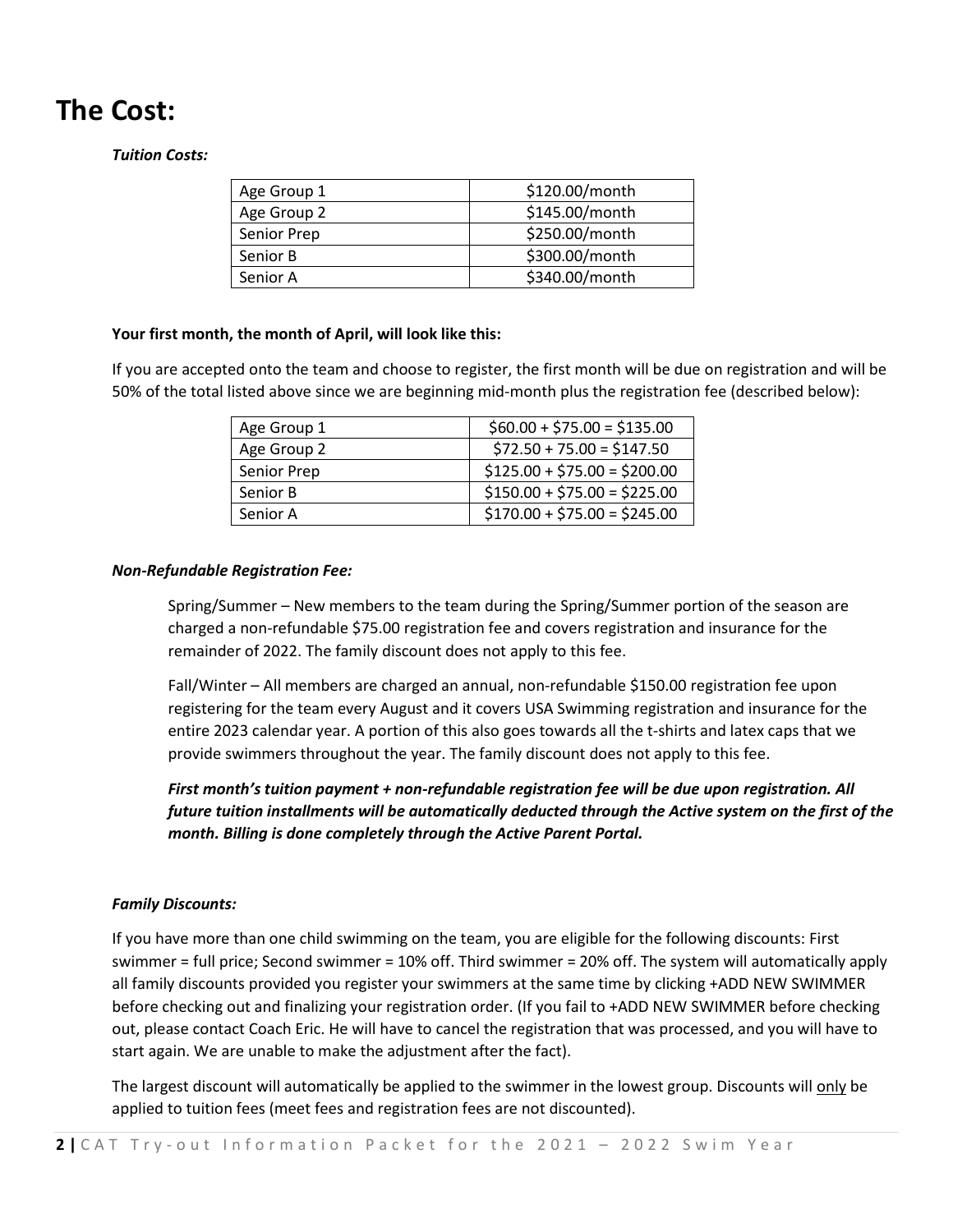#### *Late Registration Fee:*

A late registration fee of \$25.00 will be added to any registration completed after Friday, April 16<sup>th</sup>. This is to ensure that our rosters are set for the first day of practice.

#### *Meet Fee's and Entry Process:*

Meet fees are a separate pass-through cost that are incurred on an ongoing basis. The charges are run through the Active system and charged to the credit card you keep on file. Exact cost varies by meet and the amounts can always be found in the original meet information packet that get published and distributed for each meet.

Each swimmer will be entered into all meets that they qualify for unless their coach is notified, in advance, that the swimmer will not attend a meet. Please watch out for these e-mails from your groups coach, as the coaches will notify you when they need responses. There will be NO entry fees returned once the swimmer has been entered into the meet, even if a swimmer drops out of the meet the week before the event. This is because the meet fees are paid in advance to secure our spot at each meet.

### **The Schedule:**

|                    | <b>Monday</b>      | Tuesday            | Wednesday          | Thursday           | Friday             | Saturday           | Sunday     |
|--------------------|--------------------|--------------------|--------------------|--------------------|--------------------|--------------------|------------|
| Age Group 1        | @ MSU              |                    | @ MSU              |                    |                    | @MKA               |            |
| (Ages 6-9)         | $5:15 \text{pm} -$ |                    | $5:45$ pm $-$      |                    |                    | $1:30$ pm $-$      |            |
|                    | 6:00 <sub>pm</sub> |                    | 6:45pm             |                    |                    | 2:30 <sub>pm</sub> |            |
| <b>Age Group 2</b> | @ MSU              | @ MSU              |                    | @ MSU              |                    | @ MKA              |            |
| (Ages 8-11)        | $6:15 \text{pm} -$ | $5:45$ pm $-$      |                    | $5:45$ pm $-$      |                    | $12:30am -$        |            |
|                    | 7:00pm             | $6:45 \text{pm}$   |                    | 6:45pm             |                    | $1:30$ am          |            |
| <b>Senior Prep</b> | @ MKA              | @ MKA              | @ MKA              | @ MKA              | @ MKA              | @ MKA              |            |
| (Ages 11-14)       | $5:30$ pm $-$      | $5:30$ pm $-$      | $5:30$ pm $-$      | $5:30$ pm $-$      | $5:30$ pm $-$      | $11:00am -$        |            |
|                    | 7:00 <sub>pm</sub> | 7:00 <sub>pm</sub> | 7:00 <sub>pm</sub> | 7:00 <sub>pm</sub> | 7:00 <sub>pm</sub> | 12:30pm            |            |
| <b>Senior B</b>    | @ MSU              | @ MSU              | @ MSU              | @ MSU              |                    | @ MKA              | @ MKA      |
| (High              | $7:15 \text{pm} -$ | $7:00 \text{pm} -$ | $7:00 \text{pm} -$ | $7:00 \text{pm} -$ |                    | $9:00am -$         | $9:00am -$ |
| School)            | 9:00 <sub>pm</sub> | 9:00 <sub>pm</sub> | 9:00 <sub>pm</sub> | 9:00 <sub>pm</sub> |                    | 11:00am            | 11:00am    |
| <b>Senior A</b>    | @ MKA              | @ MKA              | @ MKA              | @ MKA              |                    | @ MKA              | @ MKA      |
| (High              | $7:00 \text{pm} -$ | $7:00 \text{pm} -$ | $7:00 \text{pm} -$ | $7:00 \text{pm} -$ |                    | $7:00am -$         | $7:00am -$ |
| School/Elite)      | 9:00 <sub>pm</sub> | 9:00 <sub>pm</sub> | 9:00 <sub>pm</sub> | 9:00 <sub>pm</sub> |                    | 9:00am             | 9:00am     |

### *Short Course Training / Spring Portion*

#### **Dryland Schedule**

Dryland is only available to the Senior A and Senior B swimmers throughout the year at no additional cost. They are conducted off-site at Adrenaline, located at 9 Sand Park Road, Cedar Grove, NJ.

Drylands for the Spring/Summer portion will commence April 25<sup>th</sup>.

Adjusted schedule will be announced as we approach the start of our long course training.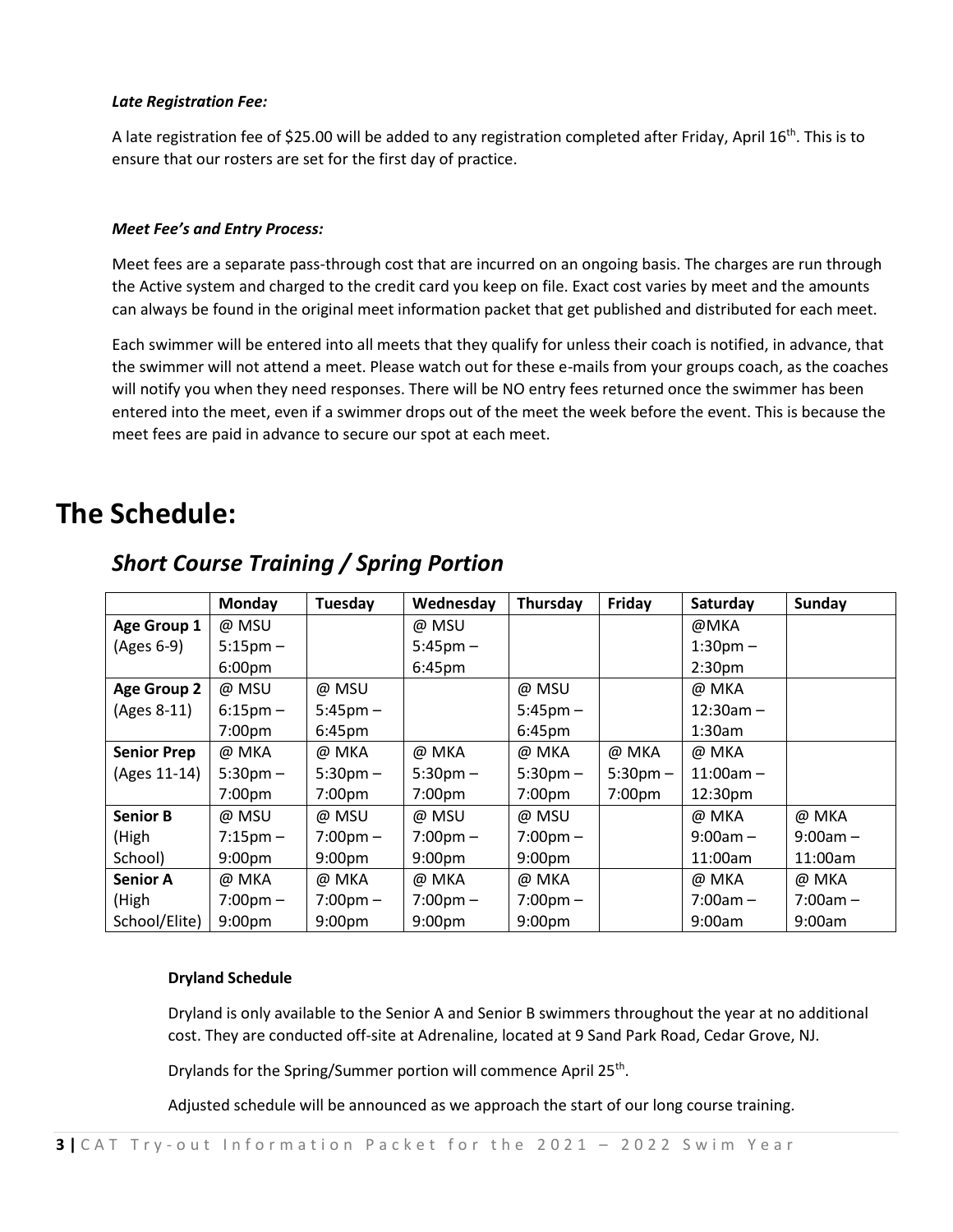| Senior B | Monday $-6:00 \text{pm} - 6:45 \text{pm}$ (45m)<br>Friday $-4:30 \text{pm} - 5:30 \text{pm}$ (1hr) |
|----------|----------------------------------------------------------------------------------------------------|
| Senior A | Wednesday $-5:45$ pm $-6:30$ pm (45m)<br>Friday $-4:30 \text{pm} - 5:30 \text{pm}$ (1hr)           |

### *Long Course Training / Summer Portion*

Once school ends towards the end of June, our Age Group 1 and Age Group 2 (Intermediate) groups are encouraged to take some time off and participate in their summer league swim programs.

Meanwhile, our Age Group 2 (Advanced), Senior Prep, Senior B and Senior A will move outdoors and swim long course for the summer.

#### **Starting Tuesday, May 31st**

*Senior B* and *Senior A* will begin Long Course training at the Cedar Street Pool in West Caldwell.

Until June 10th: Monday – Friday 5:00pm-7:00pm; Saturday 7:00am-9:00am From June  $11<sup>th</sup>$  – June 25<sup>th</sup>: Monday – Friday 6:00pm-8:00pm; Saturday 7:00am-9:00am From June  $27<sup>th</sup>$  – July 31<sup>st</sup>: Monday – Friday 6:00am-8:00am; Saturday 7:00am-9:00am

#### **Starting Monday, June 27th**

*Age Group 2 (Advanced)* and *Senior Prep* will begin Long Course training at the Verona Community Pool.

From June  $27^{th*}$  – July  $31^{st}$ : Monday – Friday 6:00am – 8:00am *\*There is a potential that we get out earlier in the afternoons. Pending facility approval.*

#### *Holiday Schedules*

During any holidays, the schedule may be temporarily modified based on the facility availability. We try to adjust it so that it is convenient for most of our families as well as the coaches. We apologize in advance if this proves to be inconvenient for anyone. We will get those schedules out as early as possible so that families can plan accordingly.

#### **How often does my swimmer have to attend?**

With any sport, the more you practice the better your chances of success.

The level of commitment required increases as you progress through the program. We encourage our younger athletes to be multi-sport athletes, which will often mean that perfect attendance is impossible. All we ask is that you try your best to make practice as often as you possibly can. We cannot help you get faster if you are only attending once a week. There is no minimum attendance required in the Age Group or Senior Prep program, but your coaches will let you know what their individual expectation of your swimmer is at the beginning of the season. However, if you plan to sign up for one of our Senior Groups and only plan to show up 50% of the time, this program is probably not meant for you.

While there is no set requirement for our Senior B group, an 80% attendance will be required if a swimmer wants to be promoted into the Senior A (our most elite) group. Any Senior A swimmer who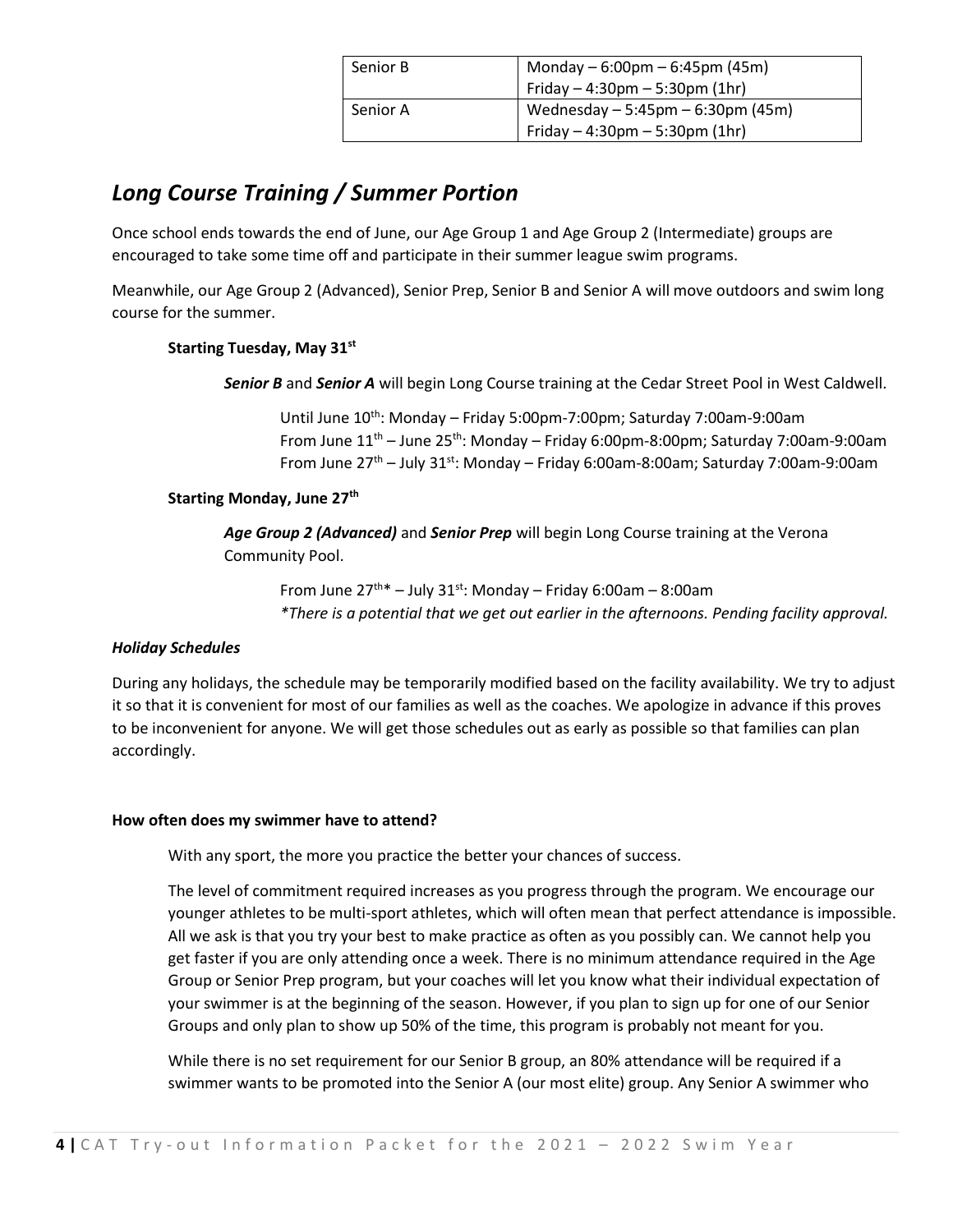cannot maintain an 80% attendance will be moved into the Senior B training group. Most of our Senior A swimmers maintain an attendance of 90% or better.

## **Frequently Asked Questions:**

#### **We have our try-out date scheduled, what next?**

Everyone should have received an e-mail confirmation that their registration went through. You will receive specific information including location, where to park, how to check-in, etc. a few days prior to your try-out date.

After reviewing this document, please contact us if you have decided not to try-out. This will help us make sure everyone who wants to try out has an opportunity to attend on their preferred try-out date.

#### **What should the swimmer expect of the try-out?**

We will not be timing the swimmers. We will be evaluating how your swimmer moves through the water and how they function in a group setting. We are looking to analyze and determine technique level to see which group would be the best fit. We evaluate comfort level off the blocks, on flip turns, pushing off the wall in streamline, etc.

While we are not timing them, if you have a list of times from another team (YMCA or club) or if you have any times from a summer league program, please plan to bring a copy of the times with you to try-outs. Please just note the length of the pool in which the time was achieved (i.e. short course yards, long course meters, short course meters). If you do not know what any of that means, just let us know the situation in which the time was made (i.e. it was a summer league meet, a middle school meet, etc.).

Swimmers should come dressed in a swimsuit and have goggles. As part of our try-out, you will be provided with a latex cap with the swimmer's name on them for use by the evaluator during the try-out. More details about this will be provided to you separately.

#### **Try-outs have finished, now what?**

The coaches will need some time to go over our notes from try-outs. While we have an idea as to what we want the groups to look like, group composition will be determined by who attends try-outs. We plan to notify every one of our decisions within 24 – 48 hours.

#### **What happens if we receive an invitation to join the team?**

When you receive your acceptance letter, you will receive a more detailed 2022 Spring/Summer Registration Packet. In it, will be all the details for the year as well as instructions on how to register, and what forms to fill out. This packet will contain all details about the swim season and can be referenced throughout the year.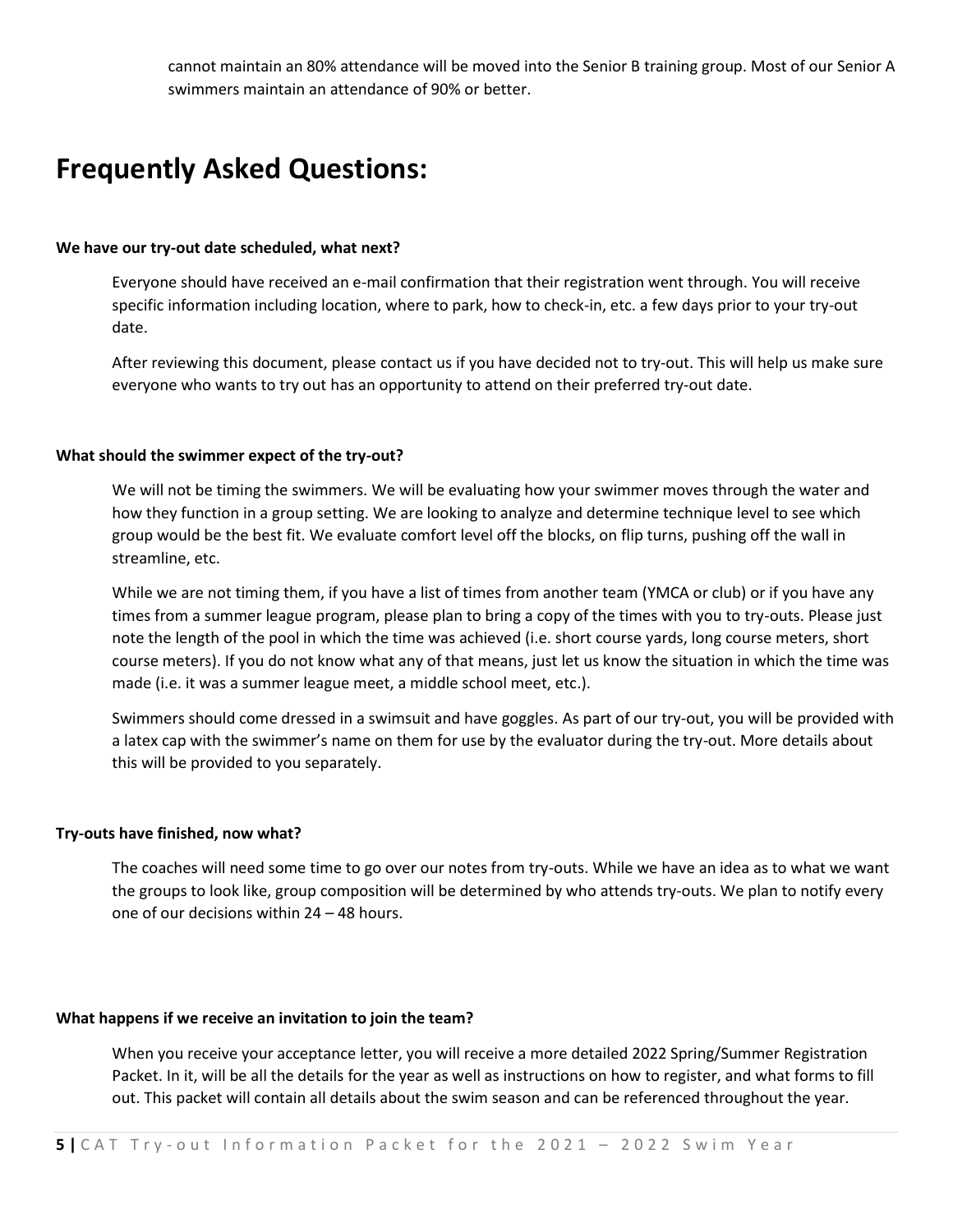#### **What happens if we are not invited to register for the team?**

If we do not think that your swimmer is quite ready for the competitive environment, we will let you know and offer our own advice/suggestions as to what can be done to better prepare your swimmer for the team. Because of our current situation, it is possible that we may be able to re-evaluate your swimmer for mid-season consideration.

#### **What happens if we are accepted onto the team, but change our mind about joining?**

It happens. All we ask is that you please notify us that you have changed your mind so that we know that we now have an open spot. You can do so by e-mailing the Team Admin at [cougaraquaticteamllc@gmail.com.](mailto:cougaraquaticteamllc@gmail.com)

#### **My child is 12, turning 13 soon after the season starts. Should they try-out with the 13 & Overs?**

Yes. Please bring any situation like this to my attention to make sure no one gets missed. You can e-mail [cougaraquaticteamllc@gmail.com](mailto:cougaraquaticteamllc@gmail.com) and someone will get back to you about adjusting your try-out session.

#### **What are your pre-competitive or lesson options?**

Currently, we do not have any pre-competitive or lesson options available through the team.

#### **Can sibling's try-out together if they are close in age?**

We ask that all athletes participate in the try-out for the age group that we assigned. We do this so we can be as fair as possible to the try-out participant. The only exception to this is if they were about to age up to that next group soon.

#### **If our child cannot attend practices assigned to their group, can they attend another group?**

No. All swimmers must attend only the practices that they are assigned to unless directed by a coach.

#### **Can we choose the pool to swim at?**

No. We are running one program out of two Montclair facilities, and you must attend the practice for the group you are assigned.

#### **Are parents allowed during try-outs?**

Because of space limitations, we need to maximize the number of swimmers we can try-out and therefore will only be permitting ONE PARENT (or Guardian) per family.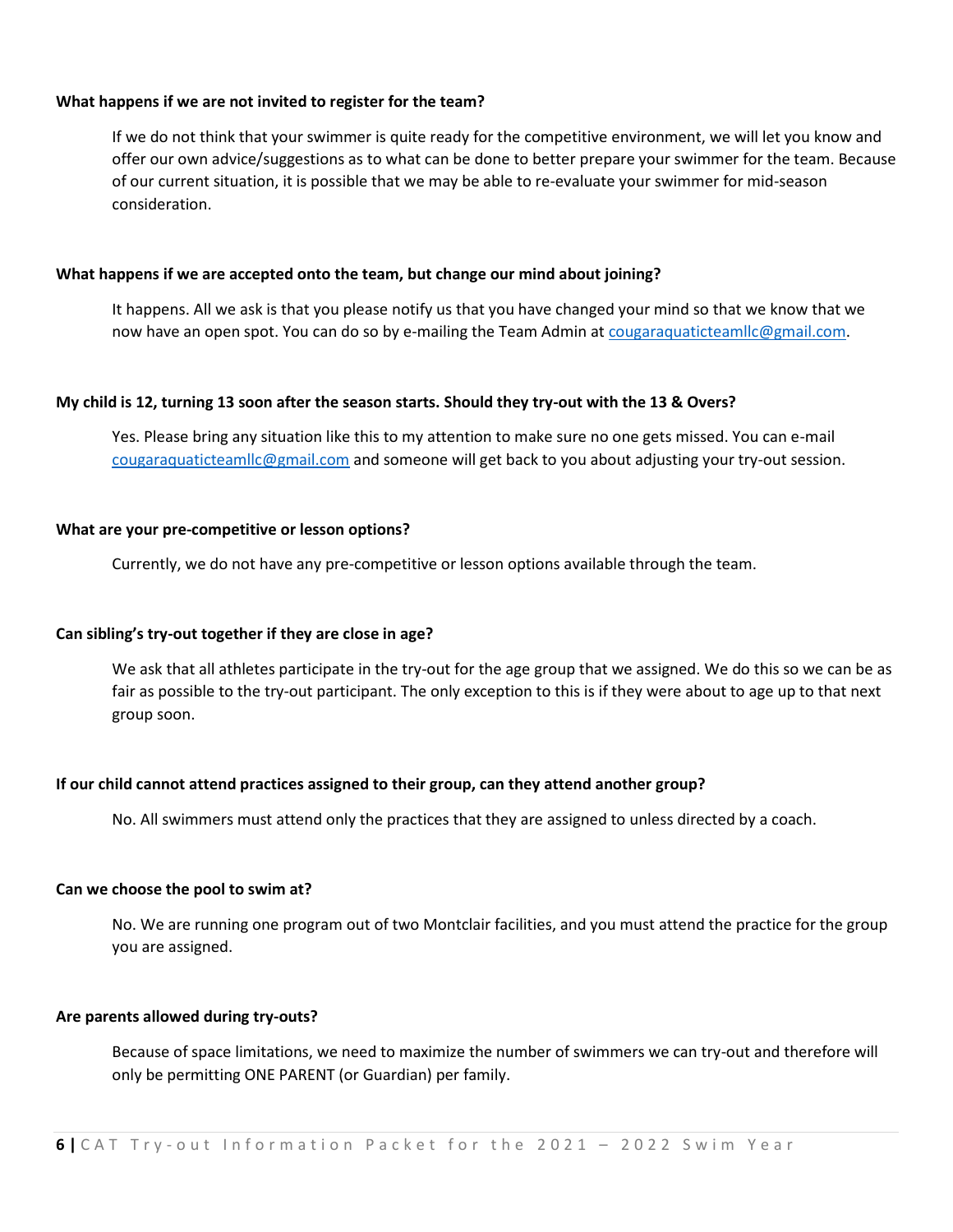#### **Is it necessary for my 7-year-old to be able to do multiple laps of the pool to be on the team?**

While they will not be swimming anything long in one go, they will be asked to swim the length of the pool multiple times throughout a practice, which can be hard for some young ones. During try-outs, we will be able to tell how comfortable they are in the water and if they are ready for the competitive team. If we feel that their endurance is not ready for what will be required during practice, we will let you know. We do not expect Olympians, but we do need them to be comfortable with the thought of being in the water for nearly an hour.

#### **Are there any family obligations?**

#### *At every non-Cougar hosted meet that we attend:*

Every family must commit to timing at any non-Cougar hosted meets that their swimmers attend. **THERE IS NO OPTING OUT OF THIS.**

At every meet we attend, the host team provides one timer per lane while the guest teams are asked to provide a second timer per lane. These back-up timers are essential to run meets as the times are used to confirm the results in the case of a malfunction with the equipment. Therefore, for each meet that your child is signed up for, your family could potentially be designated a timing assignment. Depending on how many timers are needed, we cycle through our list of families. These timing assignments will be sent out to everyone before the meet, and it will then be your responsibility to find a replacement if you are not available to fill that obligation. It is critical that you review timing assignments that are emailed before each meet.

#### *At Cougar hosted swim meets:*

We already hosted our three meets for the year during the Fall/Winter portion of the swim year, so you will not have major jobs to be filled other than the regular timing assignments mentioned above.

Family obligations for the 2022-2023 will be clearly laid out in future registration documents should you choose to continue with the team come September.

#### **Important Dates to Remember:**

#### **Registration Deadlines:**

Apr 3<sup>rd</sup> try-out participants: Wednesday, April 8<sup>th</sup> Apr 10<sup>th</sup> try-out participants: Wednesday, April 15<sup>th</sup>

Late Registration Fee: \$25.00 fee added for registrations after April 16<sup>th</sup>.

**First Day of practice for all groups:** Monday, April 18th

**Mandatory New Parent Meeting:** via Zoom on Sunday, May 1<sup>st</sup>. Time TBD.

**Deadline for forms: Monday, April 18th** 

**Team Picnic:** Sunday, May 22 @ 11:00am (All Welcome; details TBD)